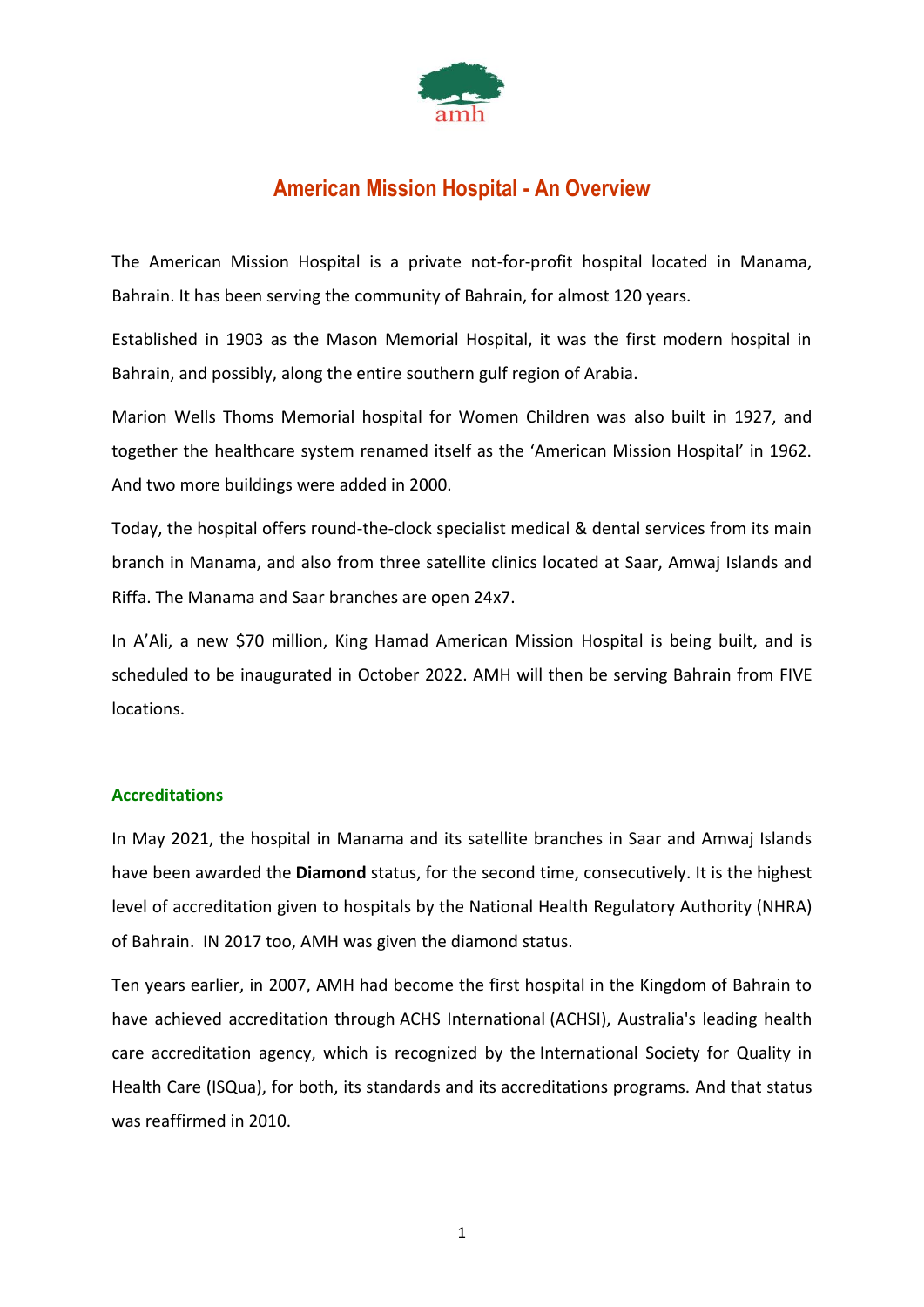

In May 2021, the hospital became the first private hospital in Bahrain to achieve the **CAP (College of American Pathologists) accreditation** for its Department of Pathology and Laboratory Medicine, and second in the country to achieve this, after the government facility King Hamad University Hospital.

The hospital was awarded the **certifications of [ISO 9001 and ISO](https://www.iso.org/standard/62085.html) 45001,** in November 2021, or the Provision of In-patient and Out-patient Medical Services including Training, Dental, Diagnostic and Pharmacy Services from [Bureau Veritas,](https://en.wikipedia.org/wiki/Bureau_Veritas) UK.

#### **Awards**

In May 2020, the hospital achieved [first place](https://www.prnewswire.com/news-releases/american-mission-hospital-wins-two-business-worldwide-magazine-2020-gcc-business-excellence-awards-301066308.html) in two categories of Business Worldwide Magazine (BWM) 2020 [GCC](https://en.wikipedia.org/wiki/Gulf_Cooperation_Council) Business Excellence Awards. Best Private Non-profit Healthcare Provider - GCC and 'Business Leadership and Outstanding Contribution to Healthcare - GCC', which was won by Group CEO Julia Maria Tovey.

In 2015, the hospital was listed among the best hospitals in the Arabian Gulf region by the [International Socrates Committee](https://awards.ebaoxford.co.uk/winners/video/30-about-eba/99-socrates-committee) based in Oxford, England.

In 2020 and 2021, Dr George Cheriyan, the corporate CEO of AMH, was listed among the winners in the CEO Today Middle East Awards 2020 and 2021, for the Arab region, by the CEO Today magazine.

# **Community Outreach**

The hospital's mission statement says that it provides healthcare "on the biblical principles of Love, Compassion and Grace".

With the approvals of the Ministry of Health, wherever required, and with the support of the Ministry of Social Development, the hospital collaborates with various social and philanthropic organizations to offer support to community on health related matters.

2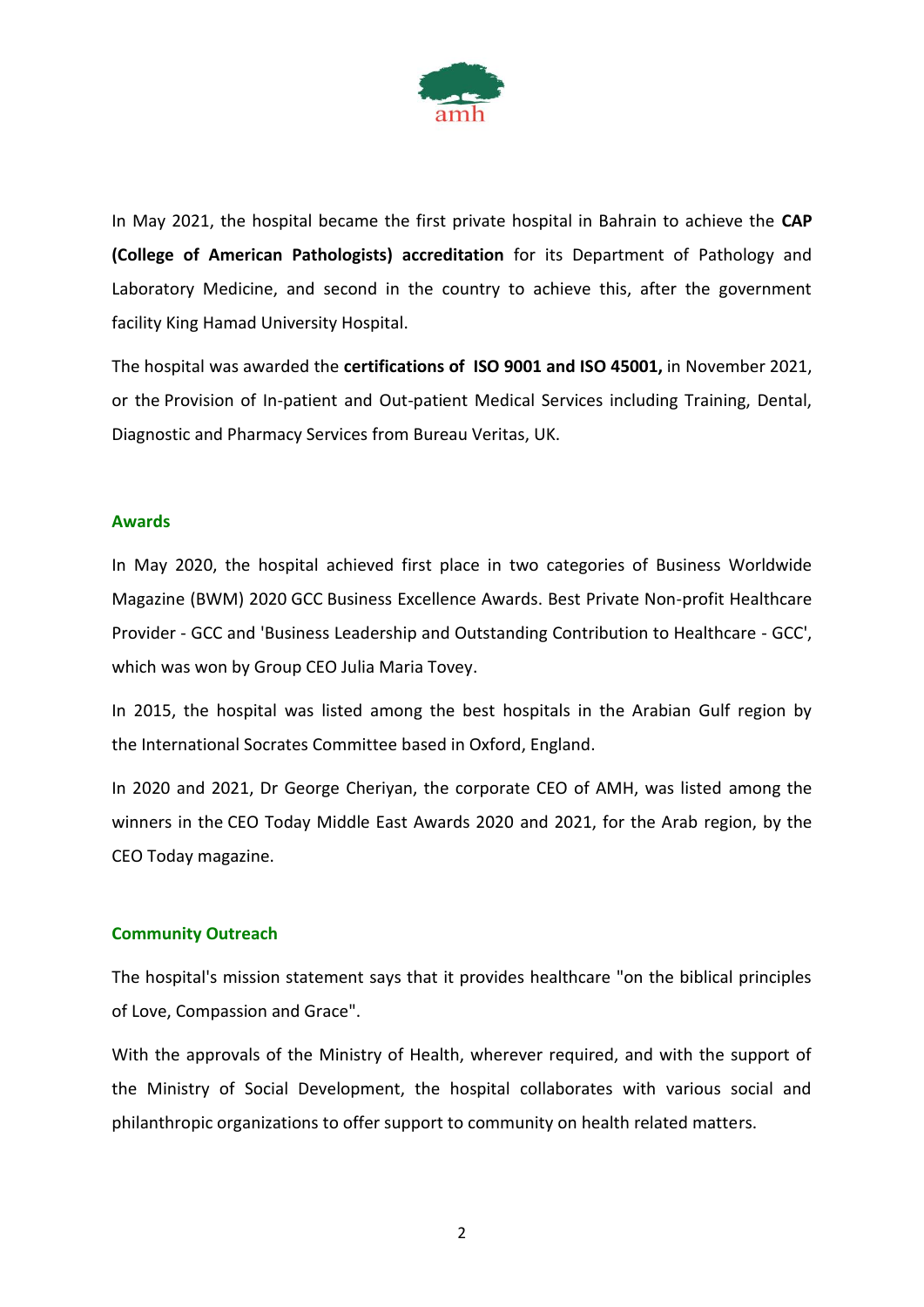

Many Bahraini as well as expatriate community groups and societies are given free health checks, educational talks, and online discussions, and demonstrations, to spread health awareness, preventative care and wellness.

#### **Wellness**

AMH is among the first hospitals in Bahrain to focus on wellness and preventative health, instead of on illness alone. The Riffa clinic, which opened in 2018, has a Wellness Center, with a large portion of its facility allocated to health and fitness training. The trainers provide wellness advice, with health and fitness packages, that benefit our patients and members. The place has a well-equipped gym, a large indoor swimming pool, and other facilities.

In A'Ali too, a new wellness center, with the latest state of the art equipment and facilities is also being built at the *King Hamad American Mission Hospital* that is scheduled to open in 2022.

The recent tie-up with Soza Health, a health tech company from UK, from October 2020, shows AMH's willingness and readiness to promote preventative health strategies and lifestyle changes, in Bahrain.

This tie-up of AMH, with Soza health UK and Dhu3, Bahrain, will facilitate the conducting of health assessments backed by years of medical research, so that individuals can easily know where they stand on the wellness spectrum.

# **Island Classic Golf Tournament**

AMH Island Classic Golf Tournament has become an annual fixture in the sporting calendar of Bahrain, usually around October–November. It is held under the patronage of His Majesty the King, Hamad bin Isa Al Khalifa, at his private golf course in Saffriya.

In 1997, the hospital's growth necessitated the construction of a new building and also an overhead bridge to connect the old building with the new one, across a busy street in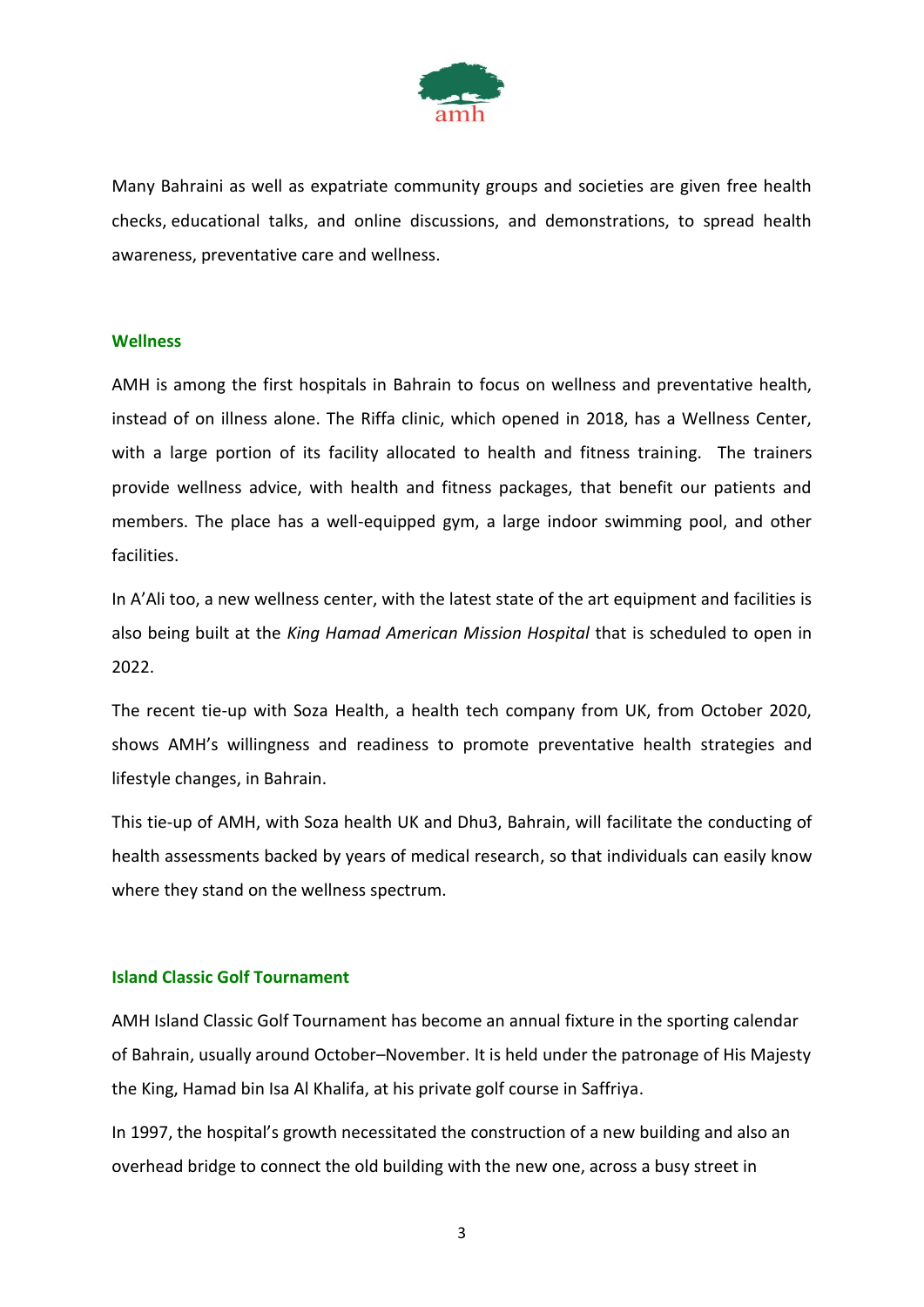

Manama. In order to raise funds for their construction, the American Mission Hospital and the American Association of Bahrain decided to organize this annual golf tournament.

Every year, the funds raised through this event are regularly used for the hospital expansion projects like new specialist clinics, for purchases of state of the art medical and surgical equipment, and for community outreach programs which include free health camps, village health checks, and events that spread awareness related to health and medical issues.

# **Current Leadership**

A board of directors, with some American and Bahraini members, oversees the hospital governance. Dr George Cheriyan is the Corporate CEO and member of the board of directors.

Julia Tovey is the Group CEO, and is also the first female to hold this leadership position in the hospital's almost 120-year history.

#### **Role in Bahrain-US Relations**

One of the key foundations for a strong bilateral relationship between Bahrain and USA has been the American Mission Hospital.

The American missionaries, who first came to set this hospital with the service mission, quickly realized that the need of the region is not religion, but healthcare. And they started building appropriate infrastructure, and in improving the medical and surgical facilities so that the community of Bahrain can benefit from accessible healthcare by professionals.

Perhaps, that is why, His Majesty King Hamad bin Isa Al Khalifa, in April 2018, addressing the American expatriate community in Bahrain, had said:

*"Over a century ago, an intrepid young American named Samuel Zwemer travelled from New Jersey to Arabia with a noble mission in his heart. The medical dispensary he opened in Manama became a hospital that has saved countless lives.*